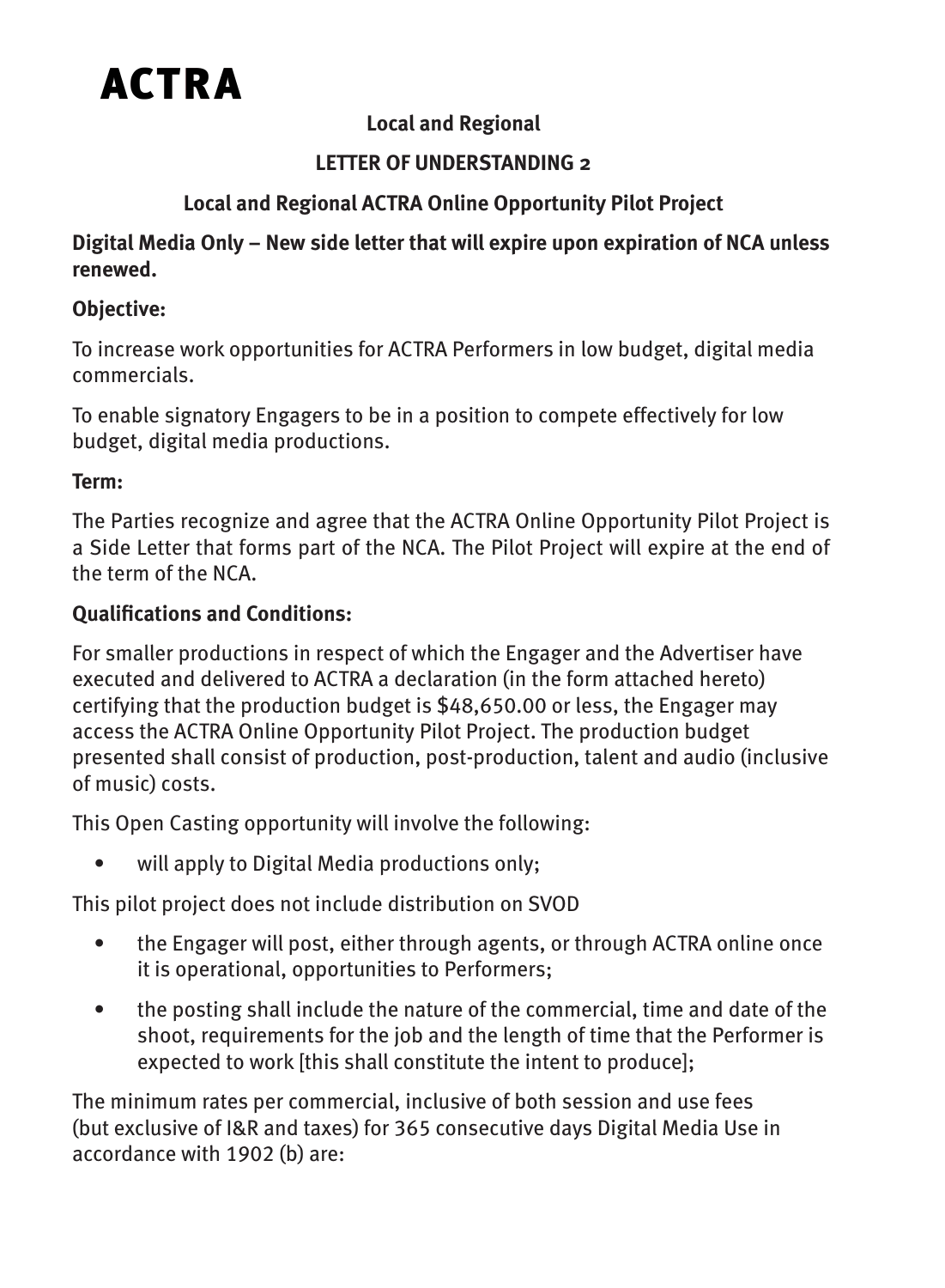Television and Radio

| <b>Regional Category</b>                   |                      |          |              |          |          |                                     |
|--------------------------------------------|----------------------|----------|--------------|----------|----------|-------------------------------------|
| <b>Performance</b><br>Category             | <b>Use</b><br>Period | 1        | $\mathbf{2}$ | 3        | 4        | <b>Included</b><br><b>Work Time</b> |
| Principal/<br>Solo Singer<br>(on-camera)   | 1 yr                 | \$703.88 | \$589.65     | \$516.49 | \$784.68 | 6 hours                             |
| Silent-On-Camera/<br>Demonstrator          | 1 yr                 | 677.61   | 568.23       | 491.84   | 766.56   | 6 hours                             |
| Voice-Over/<br>Solo Singer<br>(off camera) | 1 yr                 | 312.83   | 215.12       | 187.03   | 440.47   | 1 hour                              |
| Demonstrator                               | No Use               | 238.11   | 196.75       | 168.91   | 259.07   | 6 hours                             |
| <b>Group Singer</b>                        | 1 yr                 | 252.05   | 168.11       | 151.27   | 266.02   | 1 hour                              |
| <b>Background</b><br>Performer             | No Use               | 200.00   | 200.00       | 200.00   | 200.00   | 6 hours                             |

\*FEE PER COMMERCIAL

In the event that an additional session day is needed for the same commercial under this pilot project, no additional use fees are payable, however, the Performer will be paid the lesser of the day session fee under the NCA or the all in fee for the Performer set out above.

Except where the provisions of this pilot project provide otherwise, the provisions of the NCA shall apply.

A second year of use can be secured with the payment of a step up to NCA Digital Use fees for residual Performers (with the written permission of the Performers).

Additional session days for VO under 1902(b) for work under this pilot project will be compensated in accordance with the rates above.

No stunt performances permitted;

The pilot project is limited to Canadian resident Performers who are Canadian residents or citizens;

• Versions in accordance with 1902(b) will be permitted;